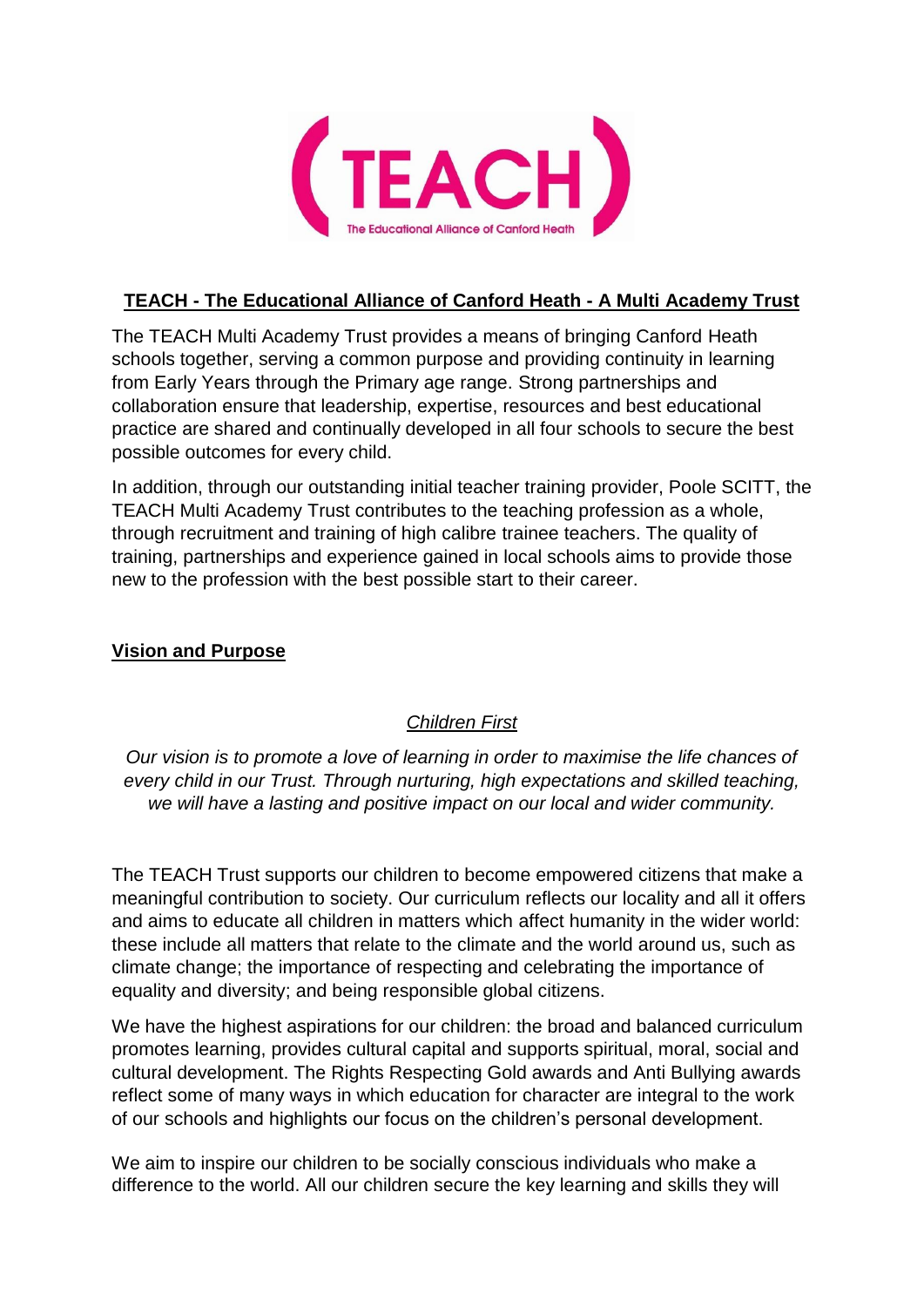need to become lifelong learners and gain employment. Our ultimate aim is to improve all our children's life chances and prepare them to thrive in their future lives.

### **Our Values**

**T**rust **E**xcellence **A**spiration **C**ollaboration **H**onesty

In addition to the TEACH Trust values, our Trust promotes the British Values of democracy; mutual respect and tolerance; equality; rule of law; individual liberty.

## **TEACH Trust Strategic Objectives**

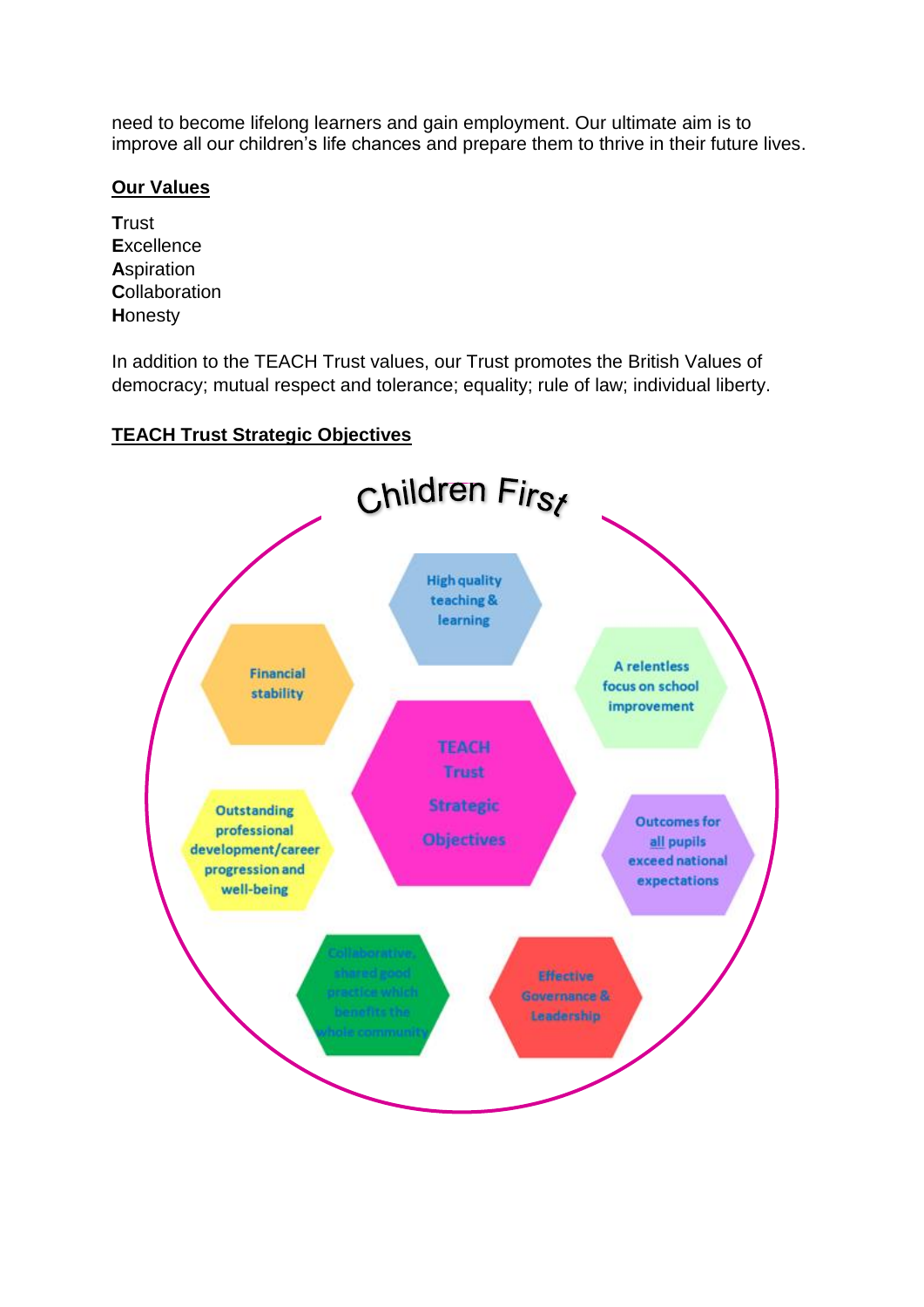## Embody our **Children First** ethos by:

- Fostering strong moral values and teaching children about the United Nation's Convention on the Rights of the Child so that they have a respect for themselves, high self-esteem and are able to live and work co-operatively with others
- Maintaining high standards of pupil behaviour through clear, consistent policies and high expectations that are understood by all
- Supporting children to develop positive character traits, good manners and courtesy.
- Providing education that develops resilience, confidence and a growth mindset
- Providing opportunities for children to develop a broad range of academic, sporting and creative interests
- Facilitating opportunities for children to experience the benefits of making a positive contribution to local, national and worldwide issues

## Provide **high quality teaching and learning** by:

- Formulating a creative, coherent, and engaging curriculum, which is progressive and focused on key learning, that is implemented effectively across the Trust schools
- Securing continuity in learning so that pupils do not lose momentum, or interest, when they change classes or schools
- Encouraging parents/carers and professionals to have high expectations of pupils, enabling them to have high expectations of themselves
- Fostering creativity and innovation in our pupils
- Building an inspiring learning journey by working together to ensure effective transition to each new stage of learning for pupils
- Actively encouraging support staff, teachers and school leaders to share their expertise for the benefit of all members of our Trust.

#### Maintain **a relentless focus on school improvement** by:

- Applying common policy and practice as one Trust
- Undertaking robust self-evaluation and effective action planning
- Adhering to effective systems of accountability that are understood by all stakeholders
- Applying common approaches to planning, provision and assessment
- Engaging with educators and other professionals who offer external scrutiny, moderation and challenge
- Promoting high levels of attendance for both staff and pupils

#### Ensure **outcomes for all pupils exceed national expectations** by:

- Providing a high-quality, broad and balanced curriculum that equips children with the knowledge and skills needed to support the next stage in their developmental journey
- Promoting a growth mindset
- Providing enrichment and challenge opportunities that excite and inspire
- Targeting our resources to maximise our effectiveness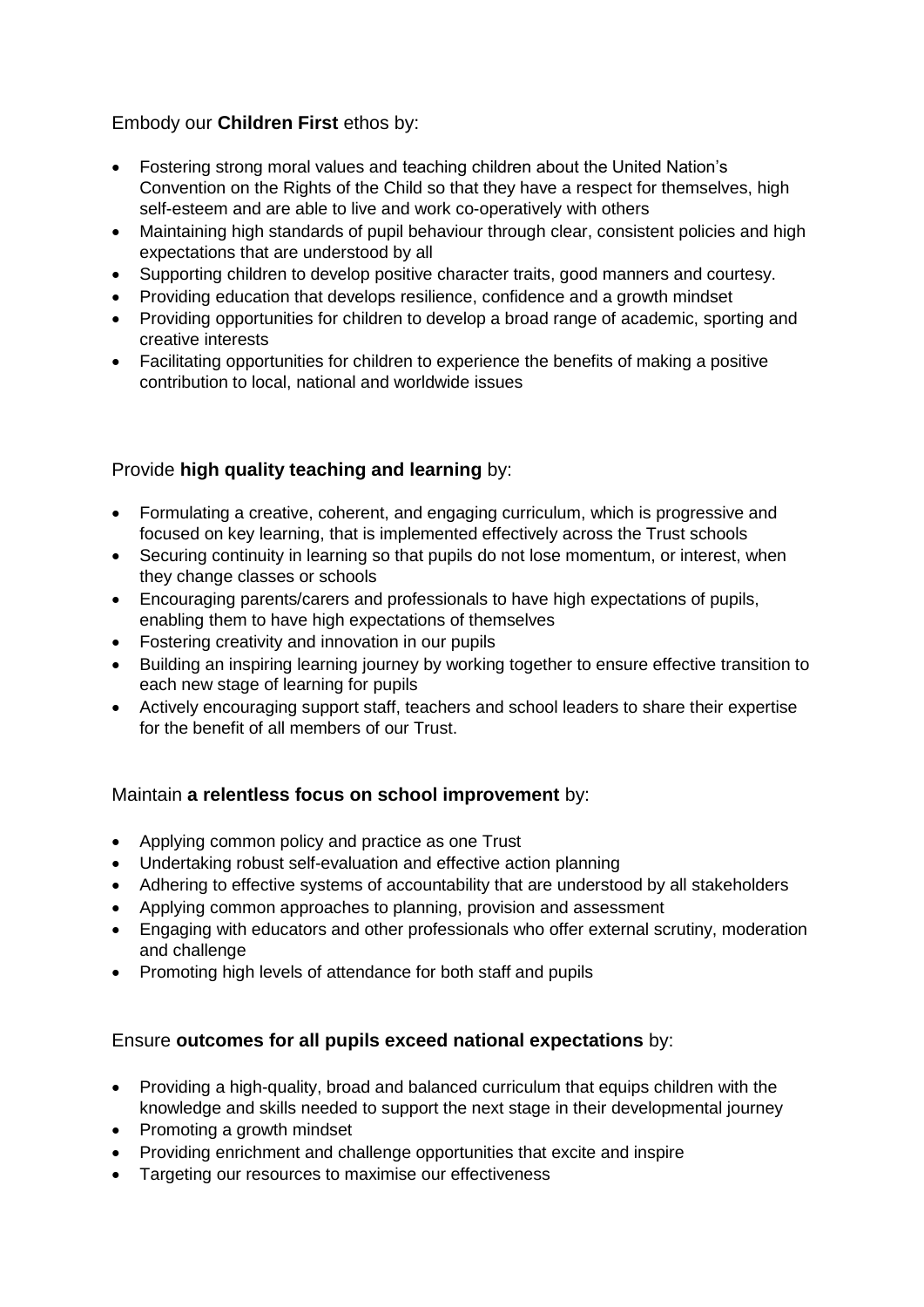- Providing appropriate support to vulnerable children, e.g. those who are disadvantaged and those with Special Educational Needs and Disabilities
- Improving attendance and punctuality so that all children can make the most of their time at school and arrive at school ready and excited to learn
- Training, recruiting, retaining and developing outstanding practitioners within our schools

### Maintain **effective governance and leadership** by:

- Ensuring that the Trust has a clear vision and an appropriate strategy which is applied to fulfil the vision
- Holding leaders to account for the quality of education and safeguarding
- Fulfilling all statutory duties of governance
- Maximising efficiency, cohesion and consistency of practices through centralised leadership and management of finance, HR, and administration departments
- Undertaking regular review of operations to ensure smooth running of the whole organisation
- Sharing our expertise and learning from others
- Appointing community and parental representatives as Trustees

## Secure **collaborative shared good practice which benefits the whole community** by:

- Working with our local Secondary Schools to ensure effective transition to each new stage of learning for pupils
- Equipping parents to work in partnership with schools through effective communications, workshops and presentations
- Applying common approaches to planning, provision and assessment
- Actively seeking out opportunities to participate in professional networks and partnerships to access the best educational thought and practice

## Enable **outstanding professional development, career progression and wellbeing** by:

- Providing outstanding initial teacher training through Poole SCITT
- Promoting a healthy work/life balance, through due regard for workload pressures and staff wellbeing
- Undertaking regular, agile succession planning, building capacity where needed
- Facilitating access to high quality CPD for staff at all career stages
- Providing consistently high-quality induction for new staff
- Providing a professional and attractive educational environment in which children, teachers and support staff can work effectively

#### Secure **financial stability** by:

• Ensuring financial governance is of high quality and has effective oversight of the Trust